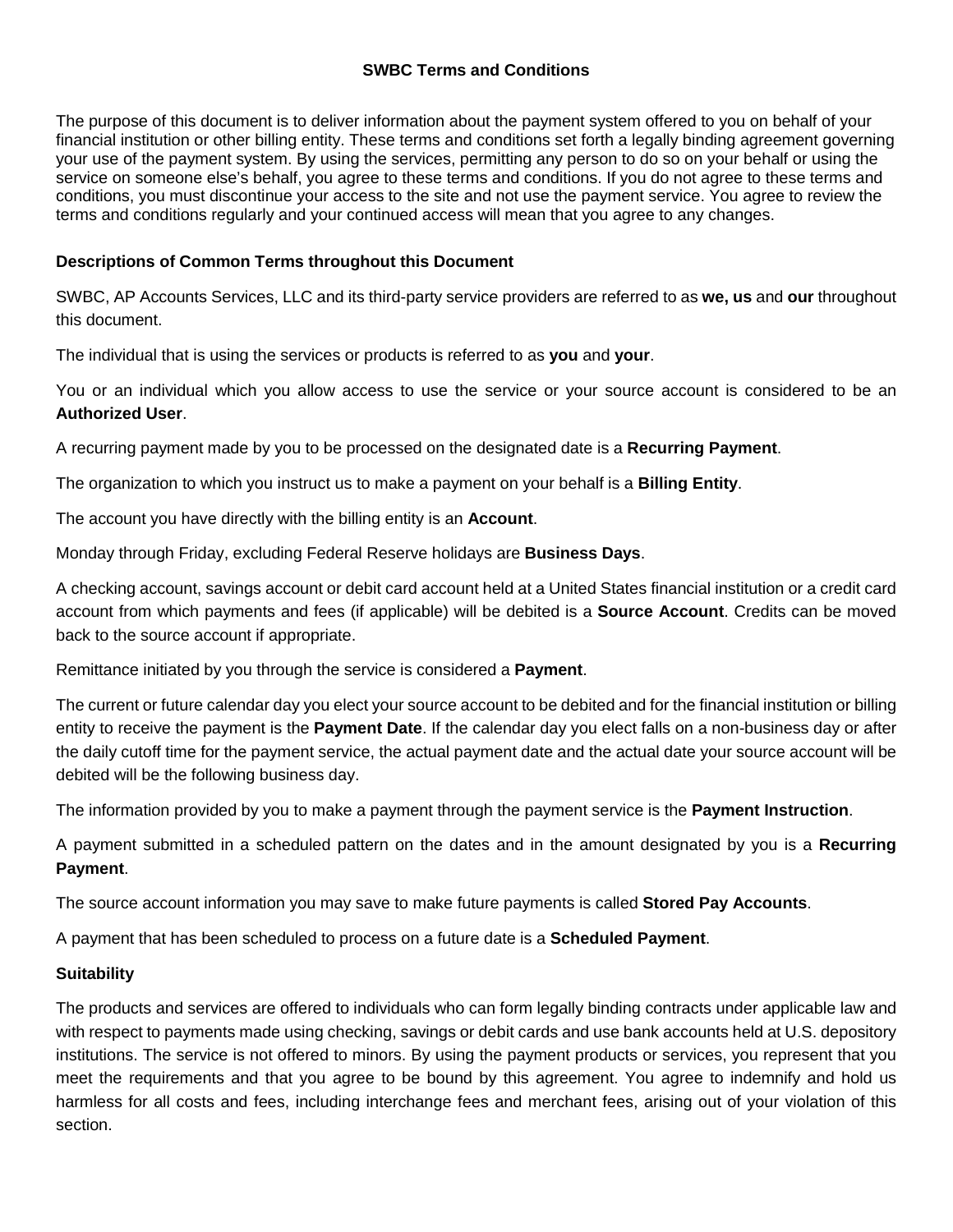# **Privacy Policy**

We reserve the right to place various *cookies* or similar files on your computer to record preferences you have entered and for security or user authentication purposes. Additional information regarding collection and use of your personally identifiable information is set forth in our privacy policy https://www.pmcu.org/privacy-policy/.

#### **Payment Authorization, Remittance and Fees**

 source accounts. You authorize us to follow your payment instructions. When we receive a payment instruction from you, you authorize us to debit or charge your source account for the amount of any payment plus any related fees in You attest to being an authorized user of the source account. You agree to follow account and card guidelines for all effect at the time you initiate the payment instruction and to remit funds on your behalf.

 Any such fees will be disclosed to you prior to completing the payment instruction. You hereby agree to pay any formats. We will use reasonable efforts to complete your payments properly. However, we are not liable if the service You acknowledge and agree that a fee may be charged to you to process transactions pursuant to this agreement. applicable fees which may be charged. You also authorize us to credit your source account in the event that any payments are returned. In order to process payments more effectively, we may edit or alter payment data or data is unable to complete any payments initiated because of the existence of any of the following circumstances or other reasons identified in this agreement:

- Source account does not contain sufficient funds
- • If our payment processing center is not working properly and you know or have been made aware of the malfunction before you execute the transaction
- If you have not provided us with the correct source account information
- If your debit or credit card is expired
- • If circumstances beyond our control (such as, but not limited to, fire, flood, or other acts of God, third party systems or interference from an outside force) prevent the proper execution of the transaction
- If you failed to follow our instructions for the use of the service

 source account or cause funds from your source account to be directed in a manner that does not comply with your payment instructions, our sole responsibility to you shall be to return the improperly transferred funds to your source Provided none of the exceptions are applicable, if we cause an incorrect amount of funds to be removed from your account or to direct any previously misdirected payments to the billing entity.

 You are responsible for ensuring that there are sufficient funds available in your source account to cover any amount you authorize for payment. If you do not have sufficient funds in your source account, your payment may not be processed. Your payment may not be processed after a credit or debit card expires.

 In the event your payment is not processed for any reason, including the failure to obtain an authorization from your card issuer or financial institution or you have not provided us with the correct information, your liability shall remain outstanding and unpaid and you will be subject to all applicable penalties, late fees and interest charges assessed thereon, of which all obligations remain your sole responsibility.

Any fees associated with your source account, including without limitation any assessed by your financial institution or credit card issuer, will continue to apply. You are also responsible for any and all telephone access fees and/or Internet service fees that may be assessed by your telephone and/or Internet service provider in connection with your use of the payment service.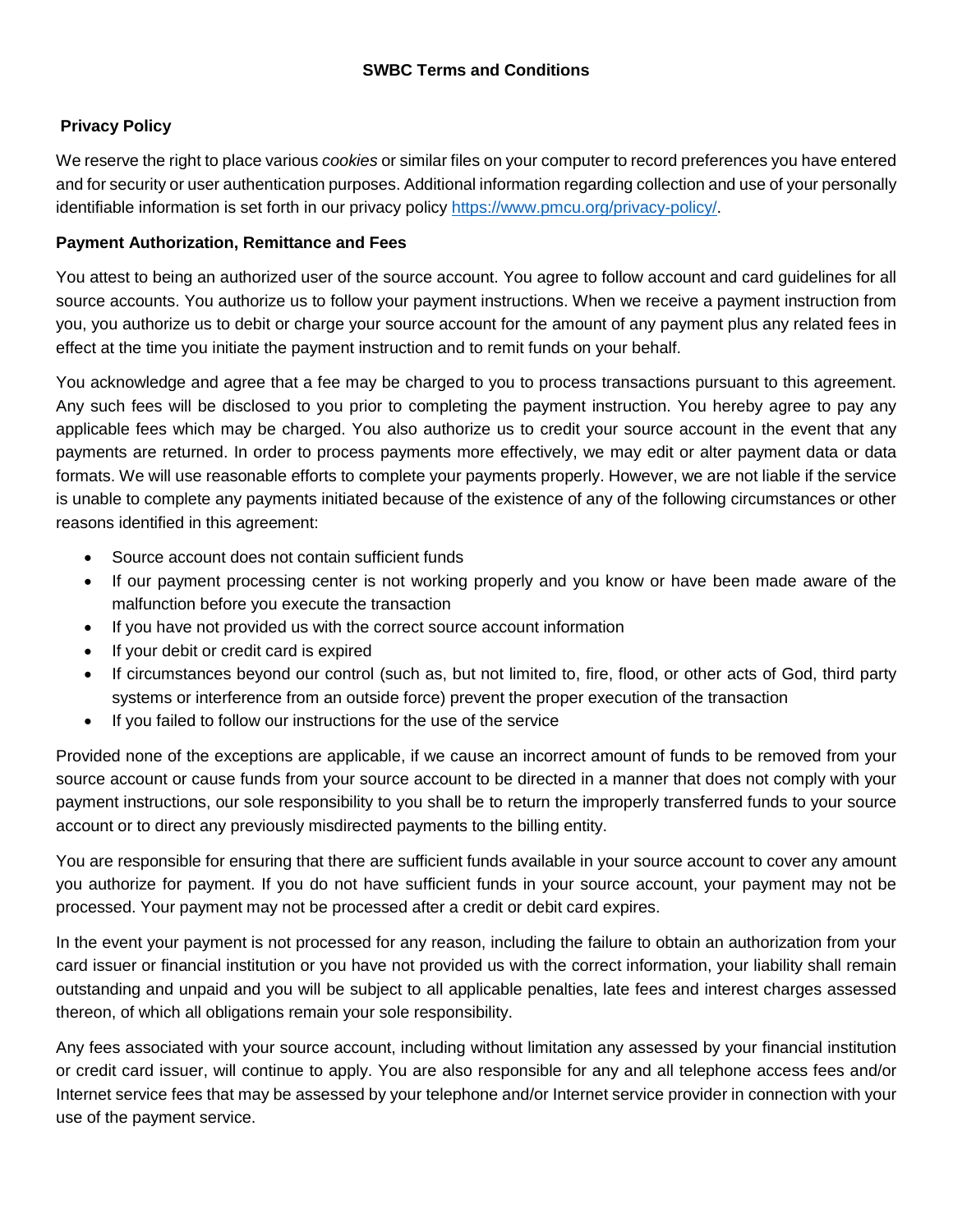#### **Overpayment**

You agree that you shall not intentionally schedule a payment in excess of the greater of the amount due or the total balance owed on your account. You acknowledge that we may refuse to process any overpayment or we may adjust the payment amount down to the amount due at time of payment processing as to avoid overpayments.

#### **Returned Transactions**

In using the payment service, you understand that payments may be returned for various reasons, such as, but not limited to, the billing entity account number is not valid; we are unable to locate your billing entity account; or your billing entity account is paid in full. You may be assessed fees by us or your financial institution as the result of any returns or insufficient funds related to your source account or charges refused by a card account.

#### **Cancelled Transactions**

 You may be permitted to cancel or edit a payment until such time as the processing of the payment instruction starts. There is no charge for canceling or editing a payment prior to the processing of the payment instruction.

#### **Stored Pay Accounts**

The stored pay accounts feature allows you to save your source account for use in making future payments. If you elect to use a stored pay account, the following applies:

You authorize the addition of source accounts to your profile when you add each account.

 information is accurate. If your source account number changes or your credit or debit card expiration date changes, information regarding your accounts from our financial services partners and authorize the update of your source using the source account. It is your responsibility and you agree to ensure that the information maintained in your profile including source account you agree to make updates to your source account. You also authorize us to acquire such new or additional account information accordingly. All changes made by you or acquired by us will be effective for future payments paid

# **Recurring Payments and Scheduled Payments**

 You may have the option of selecting recurring payments through our auto-pay feature. If you choose to set up recurring payments, or if you initiate a scheduled payment, an email confirmation will be sent to you confirming that your payment instruction has been received and accepted by our services. Please note the following:

For recurring payments and scheduled payments, we will debit the amount designated by you on the date or future dates you selected.

 If recurring payments are scheduled, you may receive email confirmations of payments charged to or debited from address. We will not be responsible for email confirmations that are not received as a result of delivery failures (spam your source account. It is your responsibility to update your email address in your profile with your current email blockers or incorrect email address).

 It is your responsibility to ensure that all source account information is accurate, valid and up-to-date in order to ensure proper authorization of your payment. We will not be responsible for any payment processing errors or fees incurred if you fail to provide accurate source account information.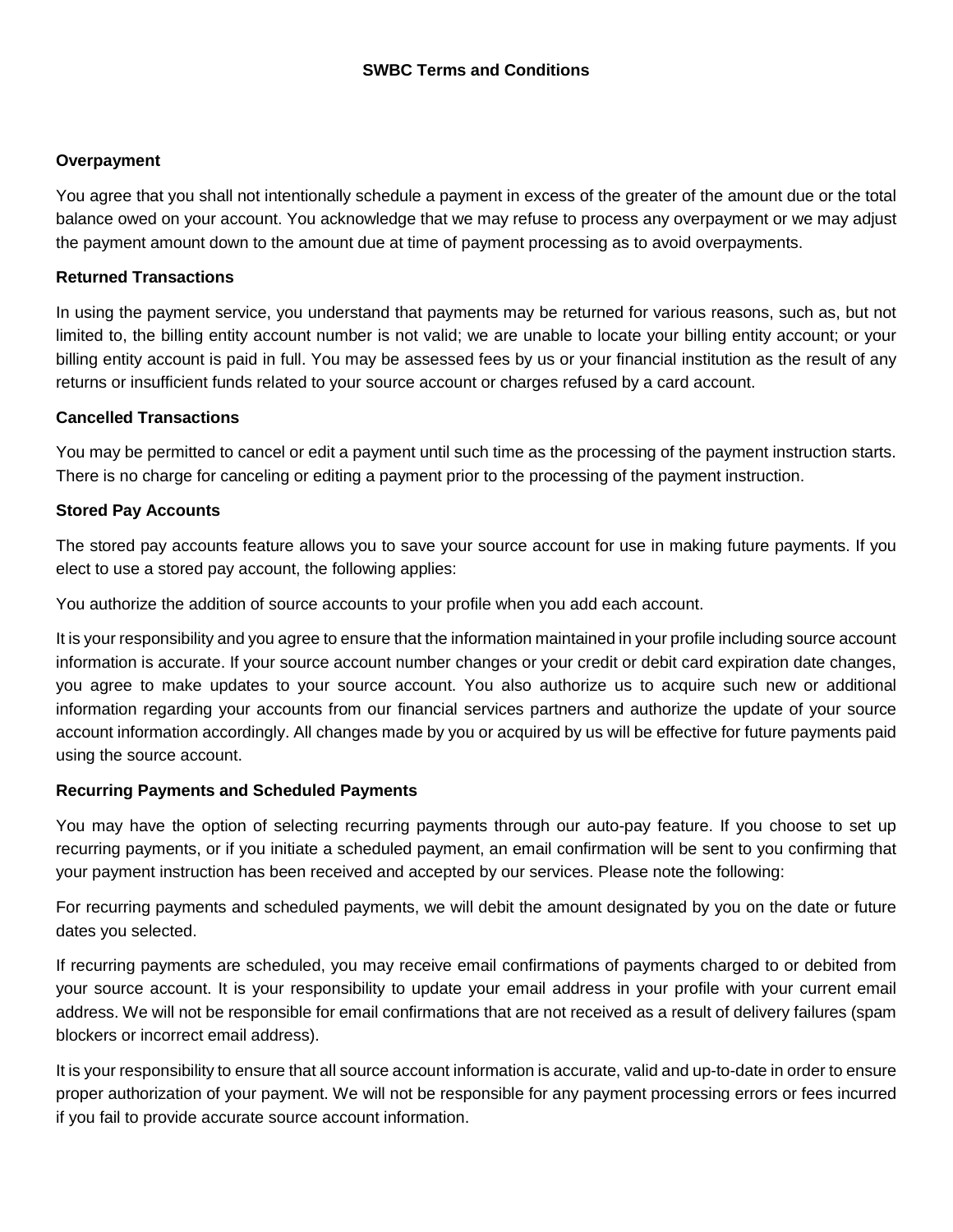You may terminate your participation in recurring payments online. It may take up to five (5) banking days to process termination requests.

# **Communication**

 By providing a telephone number (including a mobile telephone number) and/or email address, you consent to example, we may contact you in connection with authenticating or processing a transaction that you have requested through the payment service. You agree that we may provide notices to you by sending them to you through an in- device. All notices by any of these methods shall be deemed received by you no later than twenty-four hours after they are sent or posted, except for notice by postal mail, which shall be deemed received by you no later than five business days after it is mailed. It is your sole responsibility to ensure that your contact information is accurate in the receiving calls and/or text messages at the provided number and/or emails from us for business purposes including identity verification. You authorize us to send or provide via electronic communication any notice, communication, amendment or replacement to the agreement, payment receipt, or disclosure required to be provided orally or in writing to you. You agree to receive any electronic communication provided to you and will not attempt to avoid receiving any such communication. You are deemed to have received any electronic communication provided to you when they are made available to you. By providing us with a telephone number (including a mobile telephone number), you consent to receiving autodialed and prerecorded message calls at that number for service-related purposes. For product message within the payment service, emailing them to an email address that you have provided, sending them via text message to any mobile number provided, or by mailing them to any postal address that you have provided. For example, users of the payment service may receive certain notices as text messages on their mobile payment service.

Data and messaging charges from your telecommunications provider may apply and you are responsible for the charges. In the event your enrolled mobile device is lost or stolen, you agree to update your information and make the appropriate changes to disable the use of the lost or stolen device.

# **Authorization**

 through a verification process. You further agree that we may obtain financial information regarding your source account from your financial institution. We may obtain information to resolve payment posting problems, set You agree that the information you provide to facilitate a payment, including your source account information, may go transaction limits or for verification purposes or additional information if required.

# **Securing Credentials**

 You agree not to give or make available your access or access credentials to the payment product or service to any unauthorized individuals. You are responsible for all payments you authorize using the payment service or that are made using your access credentials. If you permit authorized users or other persons to use the payment service, you are responsible for any transactions they authorize.

 compromised without your permission, you must notify the billing entity. If you believe there have been any If you believe that your access or access credentials to the payment service has been lost, stolen or otherwise unauthorized debits related to your source account you should notify the financial institution associated with the source account immediately.

# **Modifications**

 and conditions document on the payment site or provide a revised version to you by other methods. You may be This agreement, applicable fees and service charges may be amended. If changes occur we will post a revised terms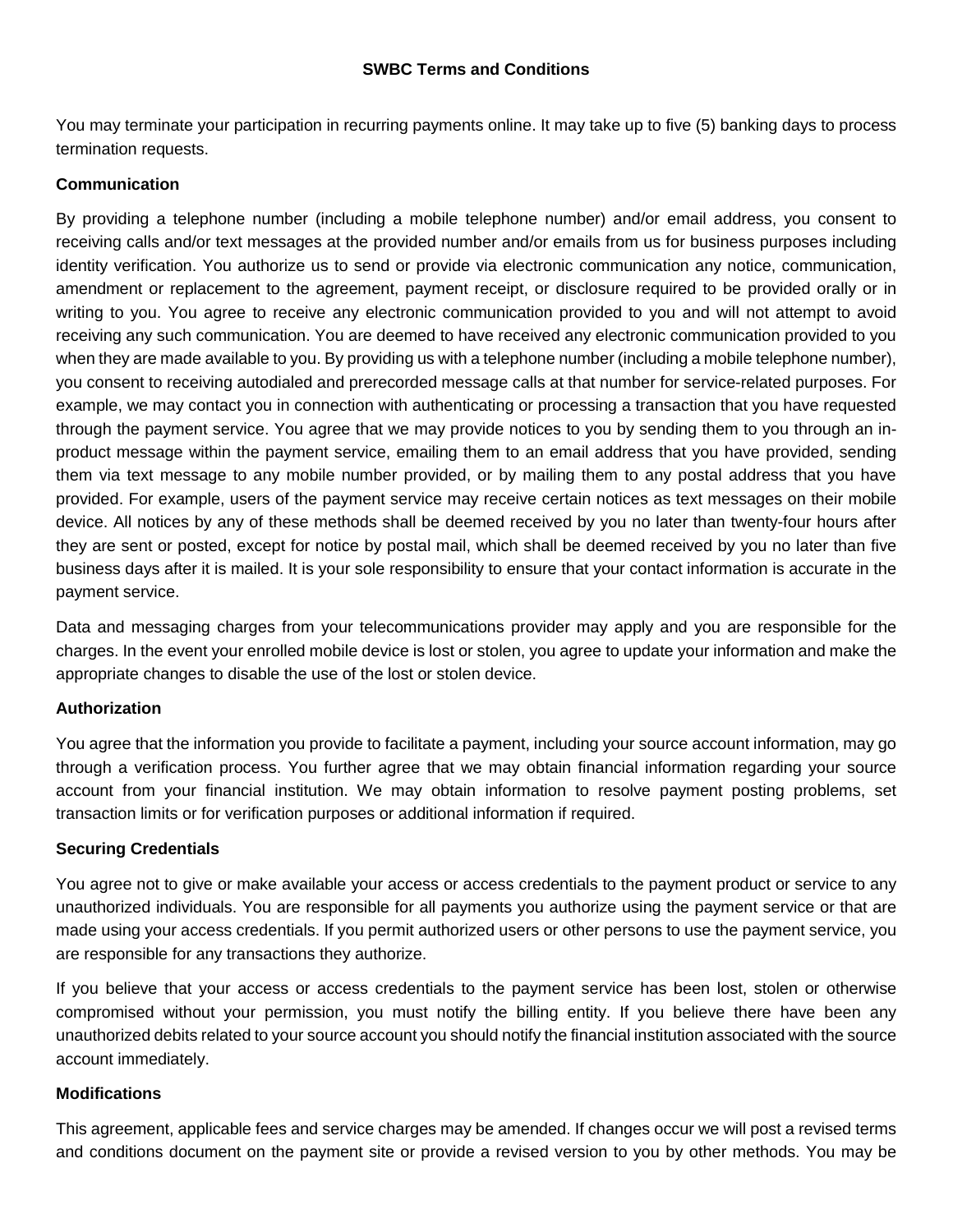version will be effective at the time it is posted or otherwise provided to you. We may revise or update the service applications, services or other material, which may render prior versions obsolete. We reserve the right to terminate most recent revisions and updates. You authorize us to send or provide by electronic communication any notice, termination nor suspension shall affect your liability or obligations under this agreement. required to accept the revised agreement in order to continue using the payment service. Any use of the payment service after a notice of change will constitute your agreement to such changes and revised versions. The revised this agreement as to all such prior versions of the applications, services or other material and limit access to only the communication, amendment or replacement to the agreement or disclosure required to be provided orally or in writing to you. Your use of the service may be terminated or suspended at any time for any reason or no reason. Neither

# **Disputes**

 your issuing debit or credit card provider or financial institution including fraud and chargebacks. We are not If you dispute a payment made from a source account, you acknowledge that the dispute must be addressed with responsible for disputes or any research or resolution of such payment disputes.

# **Arbitration**

For claims relating to this agreement, the parties must resolve the dispute in a cost effective manner through binding non-appearance-based arbitration. The party originating arbitration will initiate such arbitration through the American Arbitration Association or an established alternative dispute resolution administrator mutually agreed upon by both parties. The parties agree that the following rules shall apply:

- The arbitration can occur by telephone, online or in writing
- The arbitration will not involve personal appearance unless mutually agreed by the parties
- Discovery shall not be permitted
- A recommendation decision should be submitted within ninety days
- An award in arbitration will be final and binding and may be submitted to any court of competent jurisdiction for confirmation

No class action, other representative action or private attorney general action or joinder or consolidation of any claim with a claim of another person shall be allowable in arbitration.

# **Governing Law**

 such replacement, all other terms of this agreement shall remain in full force and effect. The United Nations Convention on Contracts for the International Sale of Goods shall not apply to this agreement. Both parties agree to waive any right to have a jury participate in the resolution of any dispute or claim between the parties or any of their This agreement shall be governed by and construed in accordance with the laws of the State of Texas, without regard to its conflicts of laws provisions. To the extent that the terms of this agreement conflict with applicable state or federal law, such state or federal law shall replace such conflicting terms only to the extent required by law. In the event of respective affiliates arising under this agreement, which instead shall be brought under the arbitration clause above.

# **Warranties Exclusions / Liability Limitations**

 We or our services providers will not be responsible or liable for the timeliness, deletion, delivery errors or failure to store any user communications or personalized settings. Nor are we responsible for any viruses which may affect your computer equipment or other property. Your access to the payment service or any third party's inability or refusal to authorize a payment or any other acts or omissions of third parties may not be controlled by us and we cannot be held liable.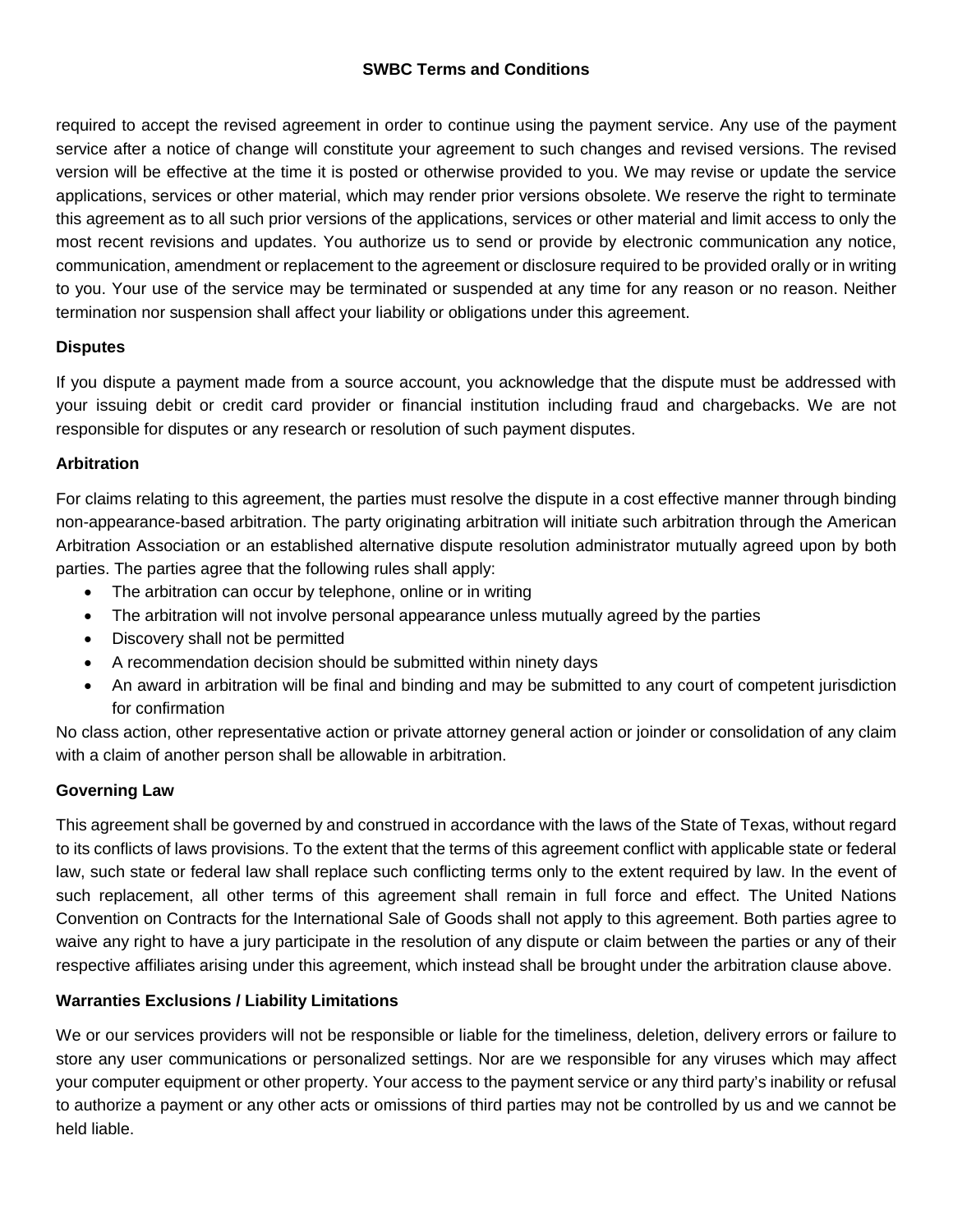The site and service and related documentation are provided AS IS without warranty of any kind, either expressed or do not allow the disclaimer of certain implied warranties, so the foregoing disclaimers may not apply to you. implied, including but not limited to, the implied warranties of title, merchantability, fitness for a particular purpose and non-infringement. We do not guarantee continuous, uninterrupted or secure access to any part of our site or service, and operation of the site or service may be interfered with by numerous factors outside of our control. Some states

 We or our service providers (or either of our respective officers, directors, owners, employees or affiliates) will not be including without limitation any direct, special, indirect, incidental, consequential, punitive, exemplary or tort damages liable for any damages of any kind arising from the use of the site or the service otherwise relating to this agreement, or lost profits, regardless of whether such claim arises in tort, contract or otherwise.

#### **Hold Harmless**

 and the officers, directors, owners, agents, employees and contractors of each of these, from and against any and all You agree to indemnify and hold us harmless and our affiliates, suppliers, service providers, licensors and contractors loss, damage, liability, claim, demand, fees, costs, and expenses, including attorney's fees, resulting from your breach of this agreement and/or your access to or use of the payment product and services.

#### **Intellectual Property**

 service providers or their respective affiliates or licensors. You may not copy, modify, translate, decompile, reverse engineer, reproduce, adapt or disassemble the payment service, both of which are the sole property of the entity's granted any rights of any kind in the site, service, marks, or logos, and we hereby reserve all such rights. The content law. Any downloading of material contained on the site or on any site linked to the site, may be a violation of federal All marks and logos related to the payment service are either trademarks or registered trademarks of the entity or its service provider or the entity's service provider's affiliates or their respective licensors. With the exception of your right to use the payment service in accordance with the terms hereof, which right may be revoked by us, you are not accessed through the site is the property of the applicable content owner and may be protected by copyright or other trademark or copyright laws.

#### **Assignment**

Without prior consent, you may not assign any rights or obligations you have under this agreement to any other party. We reserve the right to assign this agreement or any right or obligation under this agreement at any time to any party. We may also assign or delegate certain of our rights and responsibilities under this agreement to affiliates, independent contractors or other third parties.

#### **Waiver**

We shall not be deemed to have waived any of our rights or remedies hereunder unless a waiver is in writing and signed by one of our authorized representatives. No delay or omission on our part in exercising any rights or remedies shall operate as a waiver of rights or remedies or any other rights or remedies. A waiver on any one occasion should not be interpreted as a bar or waiver of any rights or remedies on future occurrences.

#### **Complaints**

 If processing errors are discovered or you have questions about your transactions, please contact your billing entity's customer service as soon as possible. If you have a complaint, please contact your billing entity's customer service.

#### **Whole Agreement**